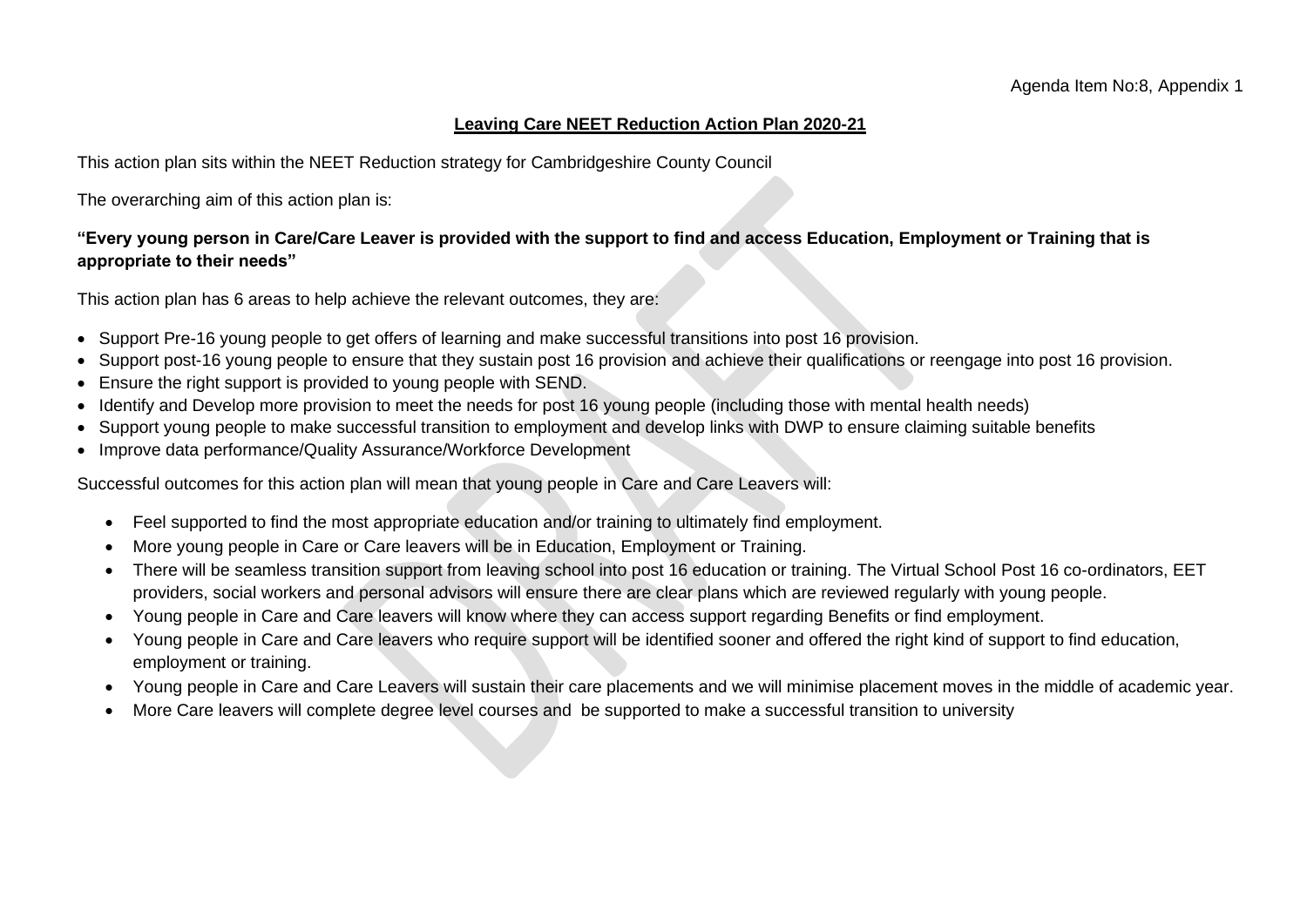## **Support Pre-16 young people to get offers of learning and make successful transitions into post 16 provision**

**Aim** To ensure all young people in Care have all the support necessary to make a smooth transition from Education to Further Education or Training at age 16.

| <b>Action</b>                                 | <b>Lead Officer</b>  | <b>Timescale</b> | How do we know if                 | <b>Comments on Progress</b>         |
|-----------------------------------------------|----------------------|------------------|-----------------------------------|-------------------------------------|
|                                               |                      |                  | successful?                       |                                     |
| 1.1 The Virtual school and corporate          | Rebecca              | To complete May  | Information is collated and       | Now aspiration project and          |
| parenting to carry out an aspiration audit of | <b>McCallum</b>      | 2021             | analysed and we will use the      | virtual school appointed staff.     |
| year 9s to identify their long term career    |                      |                  | information to help us target our | Links made with regions of          |
| goals                                         |                      |                  | services and support in the best  | learning city council pilot.        |
|                                               |                      |                  | way.                              |                                     |
| 1.2 The Virtual School to ensure there is     | <b>Claire Hiorns</b> | <b>July 2021</b> | All year 11 students report that  | We have appointed an                |
| appropriate IAG (Information, Advice          |                      |                  | have had suitable IAG             | <b>Aspirations Development Lead</b> |
| and Guidance) and support in place for        |                      |                  | appointment, either by school     | who will take this work forward.    |
| all young people making transition to         |                      |                  | representative or by someone      | She is due to start in Feb 2021.    |
| post 16. This should start in Year 10.        |                      |                  | from Local Authority.             | We have found a company who         |
| This will be monitored through Virtual        |                      |                  |                                   | are able to offer additional        |
| School ePEP data and the September            |                      |                  |                                   | <b>CEIAG and we will be</b>         |
| Guarantee.                                    |                      |                  |                                   | purchasing additional services to   |
|                                               |                      |                  |                                   | supplement the offer made by        |
|                                               |                      |                  |                                   | schools                             |
|                                               |                      |                  |                                   |                                     |
|                                               |                      |                  |                                   |                                     |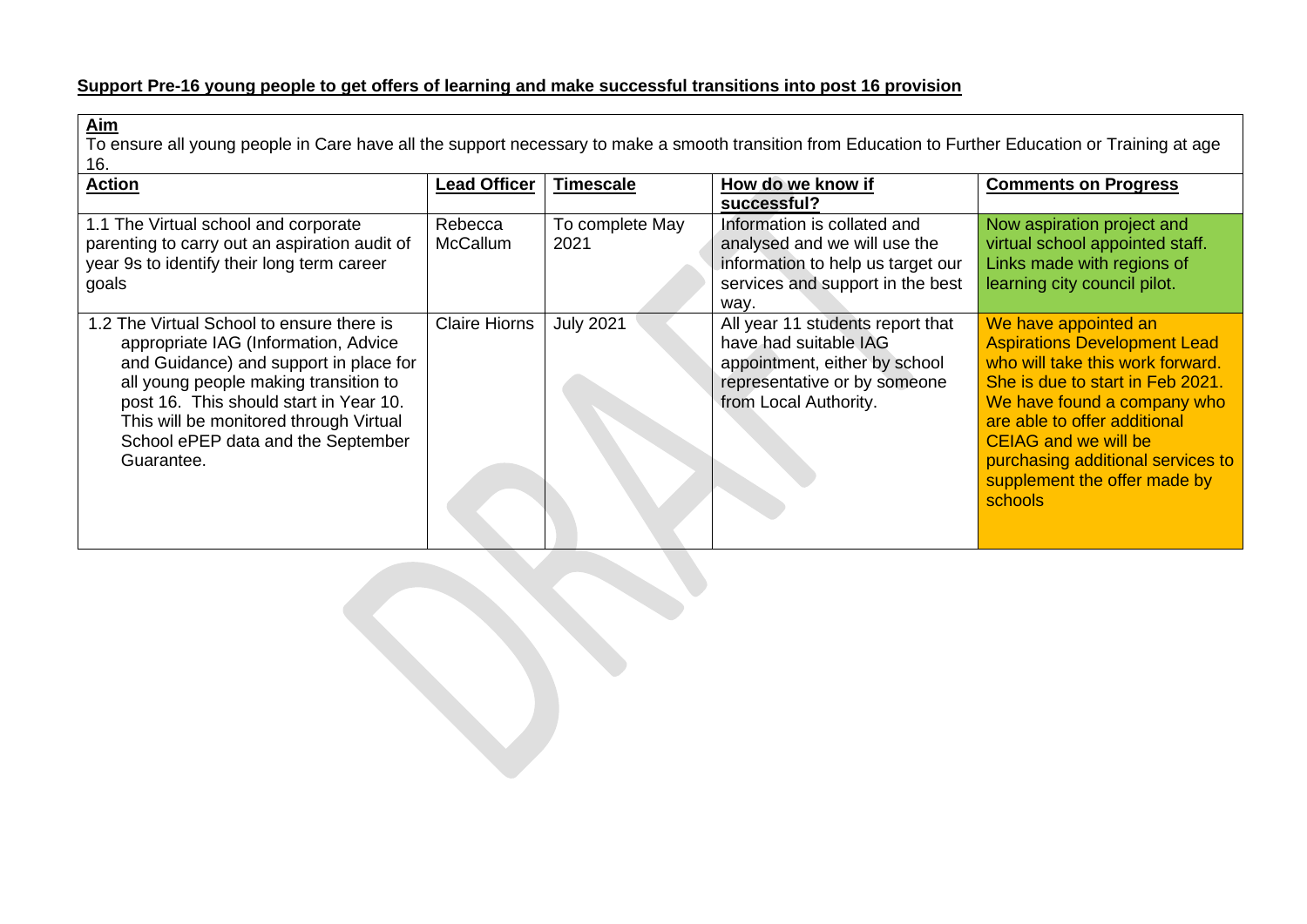### **Support post-16 young people to ensure that they sustain placements in post 16 provision or reengage into post 16 provision.**

**Aim** To ensure that all young people in Care and Care Leavers have access to the right support when they have made the transition into further education, Higher Education or training to stay engaged in further education, higher education or training in order that they have better chances of employment and moving onto adulthood.

| <b>Action</b>                                                                                                                                                                                             | <b>Lead Officer</b>                                    | <b>Timescale to be</b><br>in place | How do we know if<br>successful?                                                                                                                                                                                                      | <b>Comments on progress/On</b><br><b>Track RAG</b>                                                                                                                                                                                                                               |
|-----------------------------------------------------------------------------------------------------------------------------------------------------------------------------------------------------------|--------------------------------------------------------|------------------------------------|---------------------------------------------------------------------------------------------------------------------------------------------------------------------------------------------------------------------------------------|----------------------------------------------------------------------------------------------------------------------------------------------------------------------------------------------------------------------------------------------------------------------------------|
| 2.1 Ensure that EET support needs are<br>identified within the Pathway Plan<br>and are discussed within the<br>Pathway Planning meetings. This will<br>be monitored through Pathway Plan<br><b>Audits</b> | Kerry Seymour/Peter<br>Goddard                         | <b>July 2021</b>                   | All pathway plans that are<br>subject to audit are assessed<br>as being Good.                                                                                                                                                         | There has been some good<br>progress on this. Many<br>pathway plans are good and<br>address EET needs, however<br>not confident that all do.<br>Continue with audits to<br>monitor this action.                                                                                  |
| 2.2 With the transport team, review<br><b>Education Transport processes and</b><br>policies to ensure children in care<br>and care leavers vulnerabilities and<br>needs are met                           | <b>Mark Cowdell</b><br>Rebecca McCallum<br>Joe Gilbert | Sept 2021                          | Young people whether in Care<br>or Care leavers are able to<br>receive appropriate support to<br>attend school, college or<br>Apprenticeships                                                                                         | No progress. Education<br>transport have confirmed that<br>they do not have capacity to<br>address this at present.- Jan<br>2021                                                                                                                                                 |
| 2.3 To increase % of care leavers that<br>go to Higher Education to 12% by<br>2024. This will be done in a<br>stepped approach.                                                                           | Rebecca<br>McCallum/NNECL<br>network                   | September 2021                     | Continued work that has been<br>developed with IAG and<br>partnership working with HE<br>providers culminating in a<br>stepped improvement. Current<br>% is approx. 6%<br>$2021 - 8%$<br>$2022 - 10%$<br>$2023 - 11%$<br>$2024 - 12%$ | Ongoing target to meet a<br>national target of 12% by<br>2024.<br>Good progress- 10 new HE<br>starters sept 2020.<br>12 applicants for 2021                                                                                                                                      |
| 2.4 To extend the use of PEP's to<br>include 18 year old care leavers<br>who are in Year 13 and PA's in the<br>Care leaver team to complete these.                                                        | <b>Kerry Seymour</b><br>Peter Goddard<br>Peace Anumah  | December 2020                      | Consistent approach to all<br>years 12 and 13 regardless<br>when their birthday falls in the<br>academic year.                                                                                                                        | This has now been completed.<br>PAs have been provided with<br>the PEP training via the<br>webinar, PAs have also had<br>an account created for them to<br>access the ePEP system so<br>as to complete the PEP for<br>those age 18 and in EET. PAs<br>also have access to VS PEP |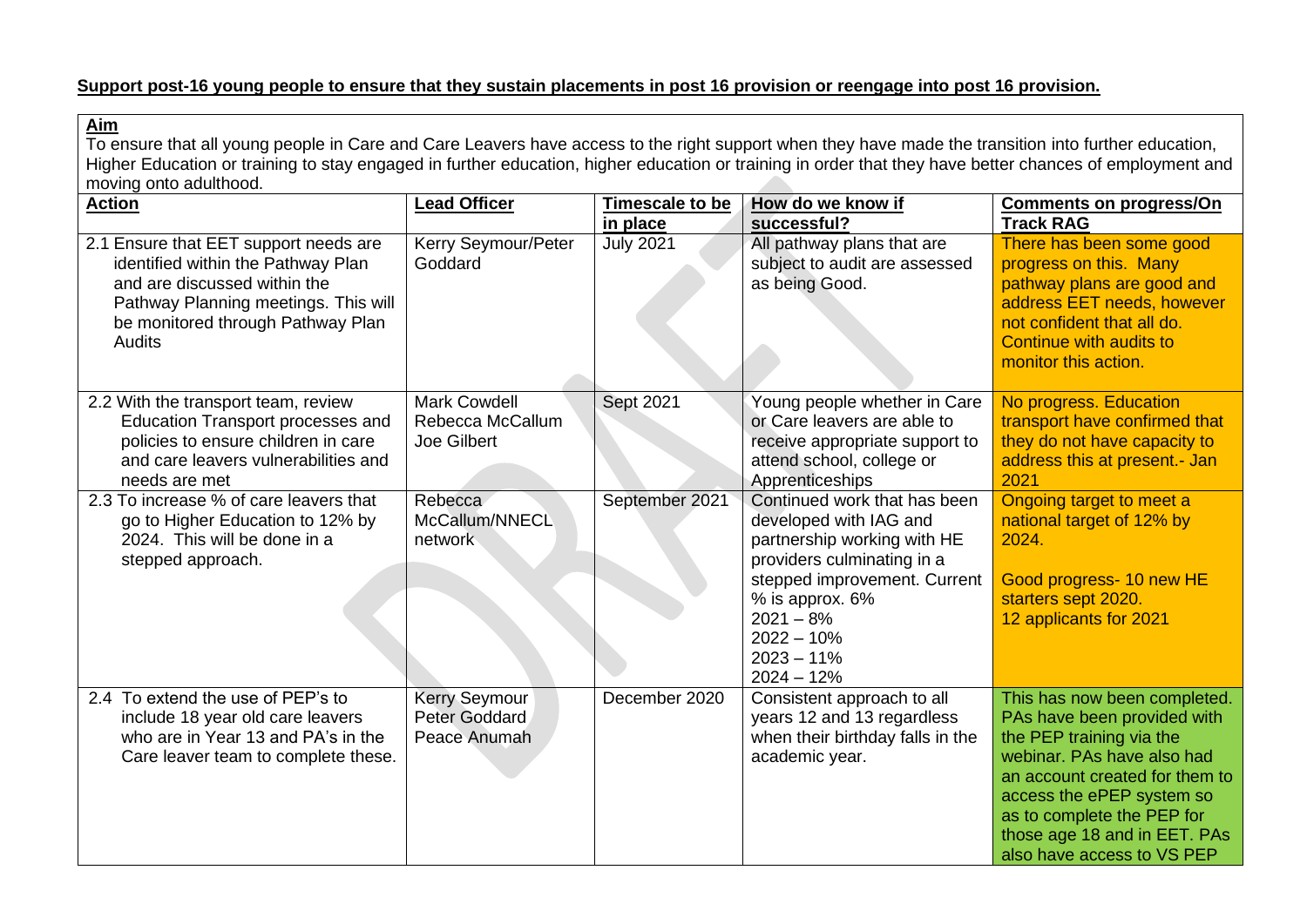#### **Aim**

To ensure that all young people in Care and Care Leavers have access to the right support when they have made the transition into further education, Higher Education or training to stay engaged in further education, higher education or training in order that they have better chances of employment and moving onto adulthood.

| <b>Action</b>                   | <b>Lead Officer</b> | Timescale to be  | How do we know if           | <b>Comments on progress/On</b> |
|---------------------------------|---------------------|------------------|-----------------------------|--------------------------------|
|                                 |                     | in place         | successful?                 | <b>Track RAG</b>               |
|                                 |                     |                  |                             | Champion should they require   |
|                                 |                     |                  |                             | additional support             |
| 2.5 Develop a post 16 NEET      | Peace Anumah        | <b>July 2021</b> | A reduction in NEET figures | New action added in January    |
| reengagement programme (Ace the |                     |                  | for those young people who  | 2021. Great initiative from    |
| Race) for Cambridgeshire young  |                     |                  | engage in the programme.    | <b>Virtual School.</b>         |
| people and those at risk of     |                     |                  |                             |                                |
| becoming NEET.                  |                     |                  |                             |                                |

## **Ensure the right support is provided to young people with SEND.**

| Aim<br>To ensure that there are links between Corporate Parenting teams and SEND service to ensure that those young people with SEND have the right<br>support for them to be able to engage in suitable education, training or employment. |                                                   |            |                                                                                                                                                                                               |                                                                                                                                                            |  |
|---------------------------------------------------------------------------------------------------------------------------------------------------------------------------------------------------------------------------------------------|---------------------------------------------------|------------|-----------------------------------------------------------------------------------------------------------------------------------------------------------------------------------------------|------------------------------------------------------------------------------------------------------------------------------------------------------------|--|
| <b>Action</b>                                                                                                                                                                                                                               | <b>Lead Officer</b>                               | Timescale  | How do we know if<br>successful?                                                                                                                                                              | <b>Comments on Progress</b>                                                                                                                                |  |
| 3.1 Complete data analysis to identify<br>how many young people in<br>Care/Care leavers have a current<br>EHCP.                                                                                                                             | <b>Mark</b><br>Cowdell/Rebecca<br><b>McCallum</b> | March 2021 | Understand the percentage of<br>young people who are in<br>care/care leavers have current<br><b>EHCP</b> and therefore<br>understand better around what<br>other services may be<br>involved. | See below also. This has been<br>superseded by other<br>developments eg the SEND<br>mapping and commissioning<br>work group.                               |  |
| 3.2 Work with the Statutory Assessment<br>team to ensure post 18 care leavers<br>do not have their EHCP's ceased<br>without first discussing with<br>Corporate Parenting team.                                                              | Rebecca McCallum                                  | March 2021 | Better communication<br>between corporate parenting<br>and SEND SAT around the<br>needs and support of Care<br>leavers.                                                                       | Task and finish group<br>established and currently<br>mapping roles and<br>responsibilities. Aim is to<br>produce organisational flow<br>charts. On target |  |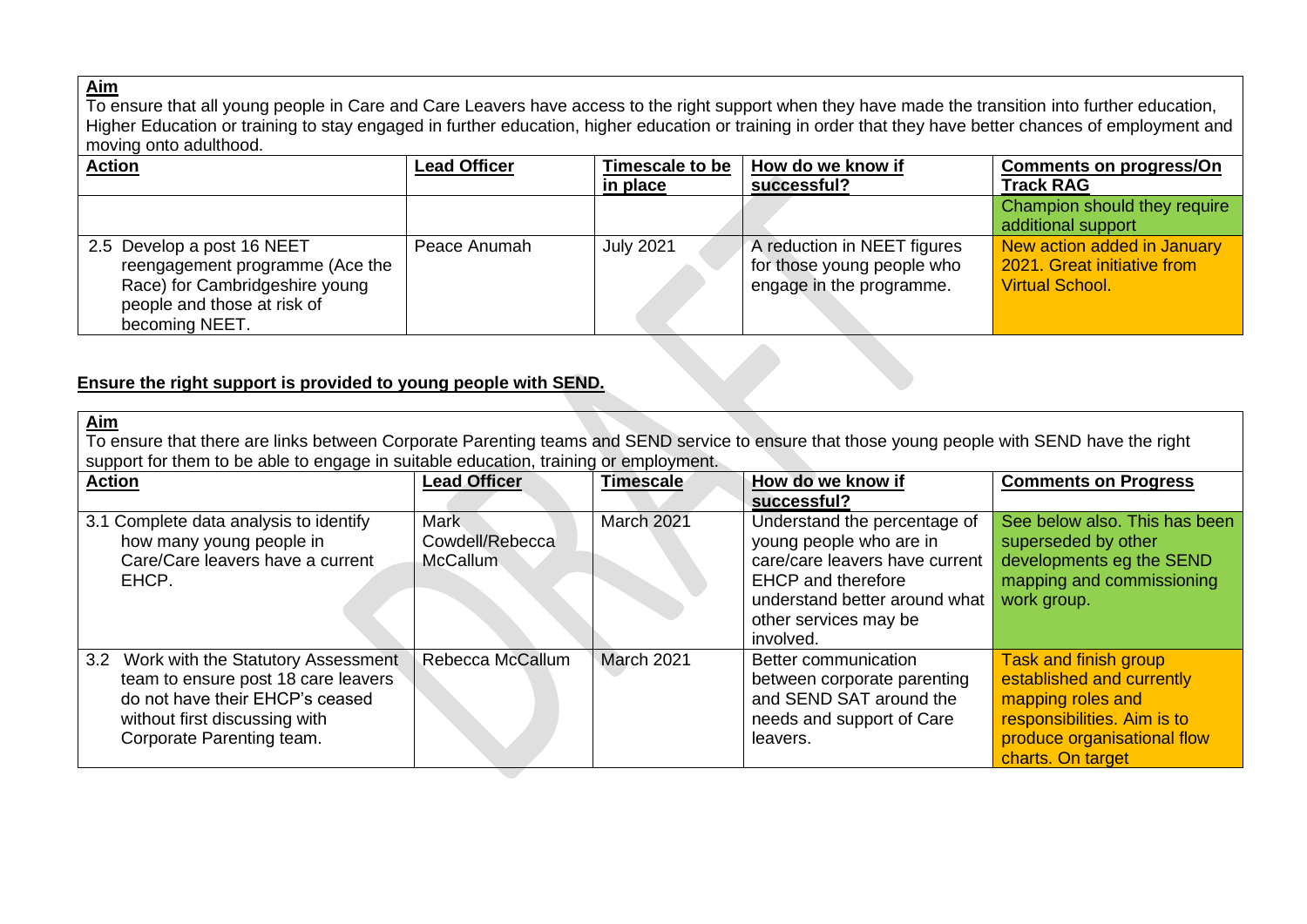# **Identify and Develop more provision to meet the needs for post 16 young people**

| Aim<br>To identify and develop new provision that meets the needs of young people in care and care leavers who have left statutory education. This may<br>include developing in-house provision with Early Help District teams or working in partnership with other organisations. |                                            |                  |                                                                                                                           |                                                                                                                                                                                                                          |  |
|------------------------------------------------------------------------------------------------------------------------------------------------------------------------------------------------------------------------------------------------------------------------------------|--------------------------------------------|------------------|---------------------------------------------------------------------------------------------------------------------------|--------------------------------------------------------------------------------------------------------------------------------------------------------------------------------------------------------------------------|--|
| <b>Action</b>                                                                                                                                                                                                                                                                      | <b>Lead Officer</b>                        | <b>Timescale</b> | How do we know if<br>successful?                                                                                          | <b>Comments on Progress</b>                                                                                                                                                                                              |  |
| 4.1 Develop and maintain links with internal<br>and external partners to develop the<br>range of further education training<br>provision to meet the needs of young<br>people. Including links provided by the<br>Children in Care Participation Service<br>and Break.             | Rebecca<br>McCallum/Mark<br>Cowdell/       | April 2021       | There is more provision<br>available to meet the needs of<br>vulnerable young people and<br>NEET % will therefore reduce. | <b>Expansion of provision means</b><br>lack of this is less of an issue<br>eg Beats, PACE. Currently<br>developing programme for<br><b>UASC disengaged from ESOL</b><br>in conjunction with<br>groundworks.<br>On target |  |
| 4.2 PA for the local offer to work with other<br>directorates of the county council to<br>identify opportunities for our care<br>leavers                                                                                                                                           | Joe Gilbert/<br>Rebecca<br><b>McCallum</b> | Dec 2021         | <b>Employment or training</b><br>opportunities are identified<br>within the county council for<br>care leavers.           | Impacted by Covid. We are<br>working on kickstart and using<br>this as a supported entry route<br>for care leavers.                                                                                                      |  |
| 4.3 Develop links with Adult learning and<br>skills to look at what provisions can be<br>developed that could meet the needs of<br>vulnerable young people including<br>young people in care/care leavers.                                                                         | <b>Mark Cowdell</b>                        | March 2021       | There is more provision<br>available to meet the needs of<br>vulnerable young people and<br>NEET % will therefore reduce  | This work has been taken on<br>by new NEET Strategy group<br>and a working group from that<br>will be formed to complete a<br><b>Gaps in Provision form to</b><br>ESFA.                                                  |  |

 $\overline{\phantom{a}}$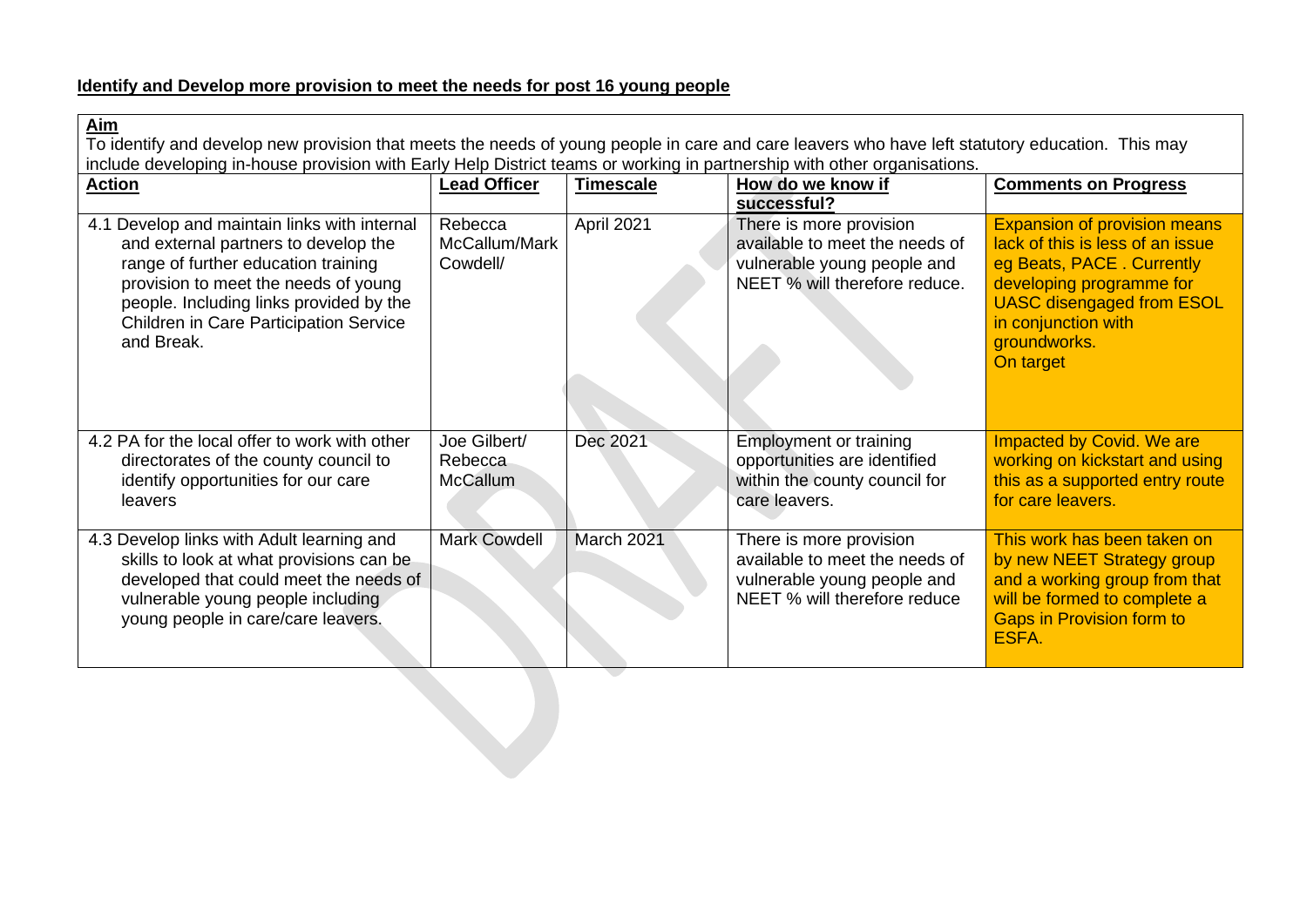# **Support young people to make successful transition to employment and develop links with DWP to ensure claiming suitable benefits**

| Aim<br>To ensure that all young people in care and care leavers are provided the right support to make a successful transition into the right employment and<br>develop links with Job Centre Plus to share information to ensure care leavers are claiming the right benefits at the right time. |                                                  |            |                                                                                                                                                            |                                                                                                                                                                                                                                                                                                                                                                                                                                                                                 |  |
|---------------------------------------------------------------------------------------------------------------------------------------------------------------------------------------------------------------------------------------------------------------------------------------------------|--------------------------------------------------|------------|------------------------------------------------------------------------------------------------------------------------------------------------------------|---------------------------------------------------------------------------------------------------------------------------------------------------------------------------------------------------------------------------------------------------------------------------------------------------------------------------------------------------------------------------------------------------------------------------------------------------------------------------------|--|
| <b>Action</b>                                                                                                                                                                                                                                                                                     | <b>Lead Officer</b>                              | Timescale  | How do we know if<br>successful?                                                                                                                           | <b>Comments on Progress</b>                                                                                                                                                                                                                                                                                                                                                                                                                                                     |  |
| A review to be done with Semi<br>5.1<br>Independent housing providers and the<br>contracts for these providers to ensure<br>there is a consistent rate paid by all<br>LAC young people/care leavers and<br>young people who find work or<br>apprenticeships are not detrimentally<br>affected.    | Kerry<br>Seymour<br>Phil Turton/<br>Pete Goddard | Dec 2020   | All young people pay a<br>consistent rate for living in<br>semi-independent housing and<br>are not de-motivated to find<br>work because of increased rent. | This has been investigated and<br>it is clear that there would be<br>financial costs as rent costs<br>would need to be met by the<br><b>Council. Actual likely costs are</b><br>being estimated and a business<br>case will be required to identify<br>possible funding sources.                                                                                                                                                                                                |  |
| 5.2 Develop a collaboration with a national<br>employer around work experience for<br>children in care.                                                                                                                                                                                           | Peace<br>Anumah                                  | April 2021 | Children in care will be able to<br>develop their work experience<br>to increase employability                                                             | An agreement has been<br>reached with Timpsons and<br>Partners to offer 2 week work<br>experience placements with<br>£25 to cover travel and<br>expenses. Further<br>development of this is ongoing<br>and it is hoped that more<br>employers can be recruited and<br>an extension of the current<br>agreement can be agreed. This<br>action will report back to the<br>working group in August 2020<br>This has been impacted by<br>COVID 19 but hope to restart<br>this asap. |  |
| 5.3 Working collaboratively with DWP to<br>ensure that care leavers are put forward<br>for Kick Start opportunities.                                                                                                                                                                              | Rebecca<br><b>McCallum</b>                       | Dec 2021   | Care leavers are accessing kick<br>start opportunities.                                                                                                    | New action added in Jan 2021.                                                                                                                                                                                                                                                                                                                                                                                                                                                   |  |